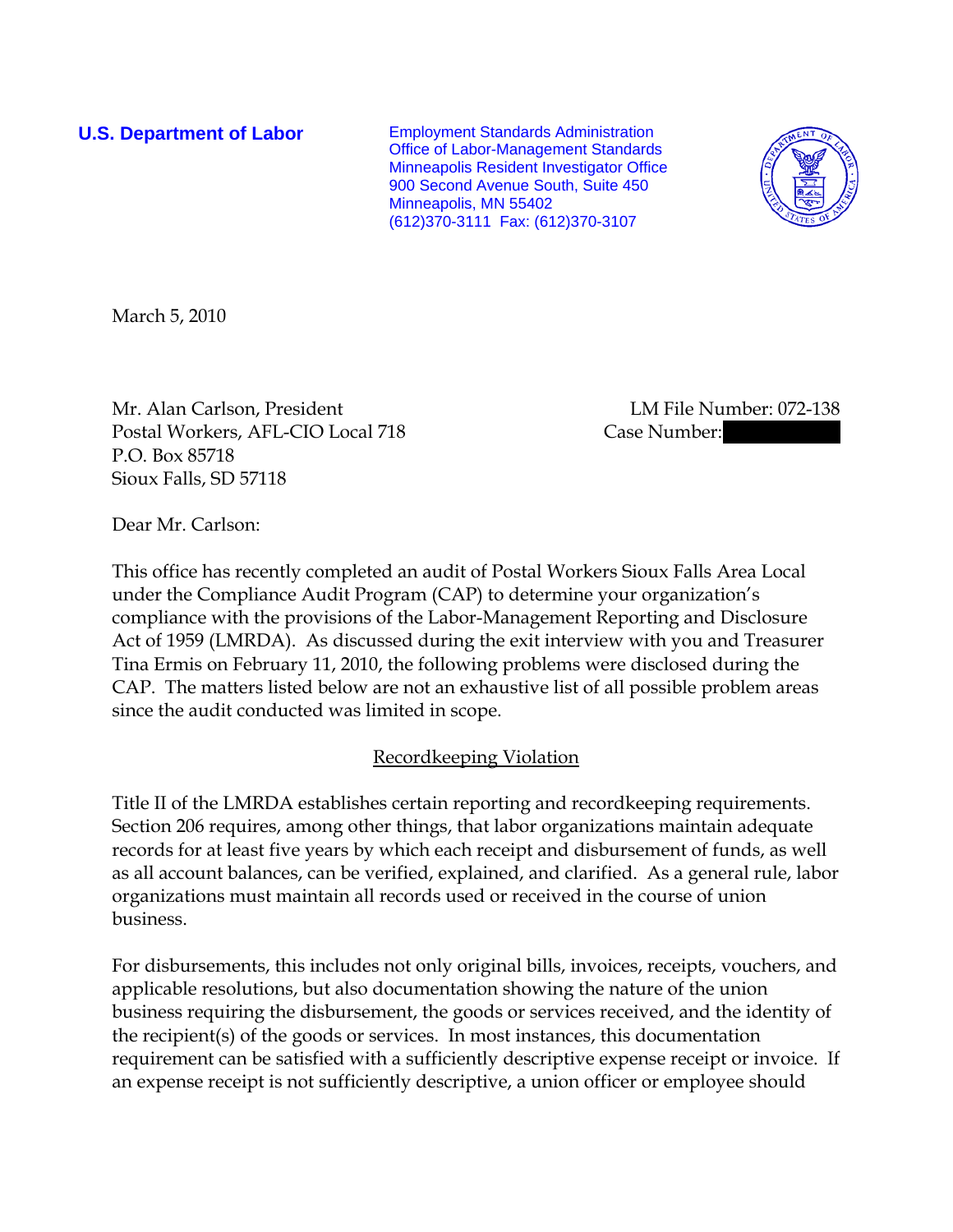Mr. Alan Carlson March 9, 2010 Page 2 of 5

write a note on it providing the additional information. For money it receives, the labor organization must keep at least one record showing the date, amount, purpose, and source of that money. The labor organization must also retain bank records for all accounts.

The audit of Local 718's 2007 and 2008 records revealed the following recordkeeping violation:

## General Expenses

Local 718 did not retain adequate documentation for some reimbursed expenses incurred by various members totaling approximately \$2,118. For example, Steward Christie Heitman was reimbursed \$293 to purchase supplies for the 2007 summer picnic. The audit revealed that no supporting documentation was retained for supplies purchased for the summer picnic. As another example, adequate documentation was not maintained for supplies purchased from Staples in the amount of \$779.15 which was charged to the union's debit card on May 31, 2007. The audit revealed there was no supporting documentation to identify what was purchased.

As noted above, labor organizations must retain original receipts, bills, and vouchers for all disbursements. The president and treasurer (or corresponding principal officers), who are required to sign your union's LM report, are responsible for properly maintaining union records.

Based on your assurance that Local 718 will retain adequate documentation in the future, OLMS will take no further enforcement action at this time regarding the above violations.

# Reporting Violations

The audit disclosed a violation of LMRDA Section 201(b), which requires labor organizations to file annual financial reports accurately disclosing their financial condition and operations. The Labor Organization Annual Report (Form LM-3) filed by Local 718 for fiscal year ending December 31, 2008, was deficient in the following areas:

1. Acquire/Dispose of Property (Additional Information)

Item 13 (During the reporting period did your organization acquire or dispose of any assets in any manner other than by purchase or sale?) should have been answered "Yes," because the union gave away gift cards and various prizes totaling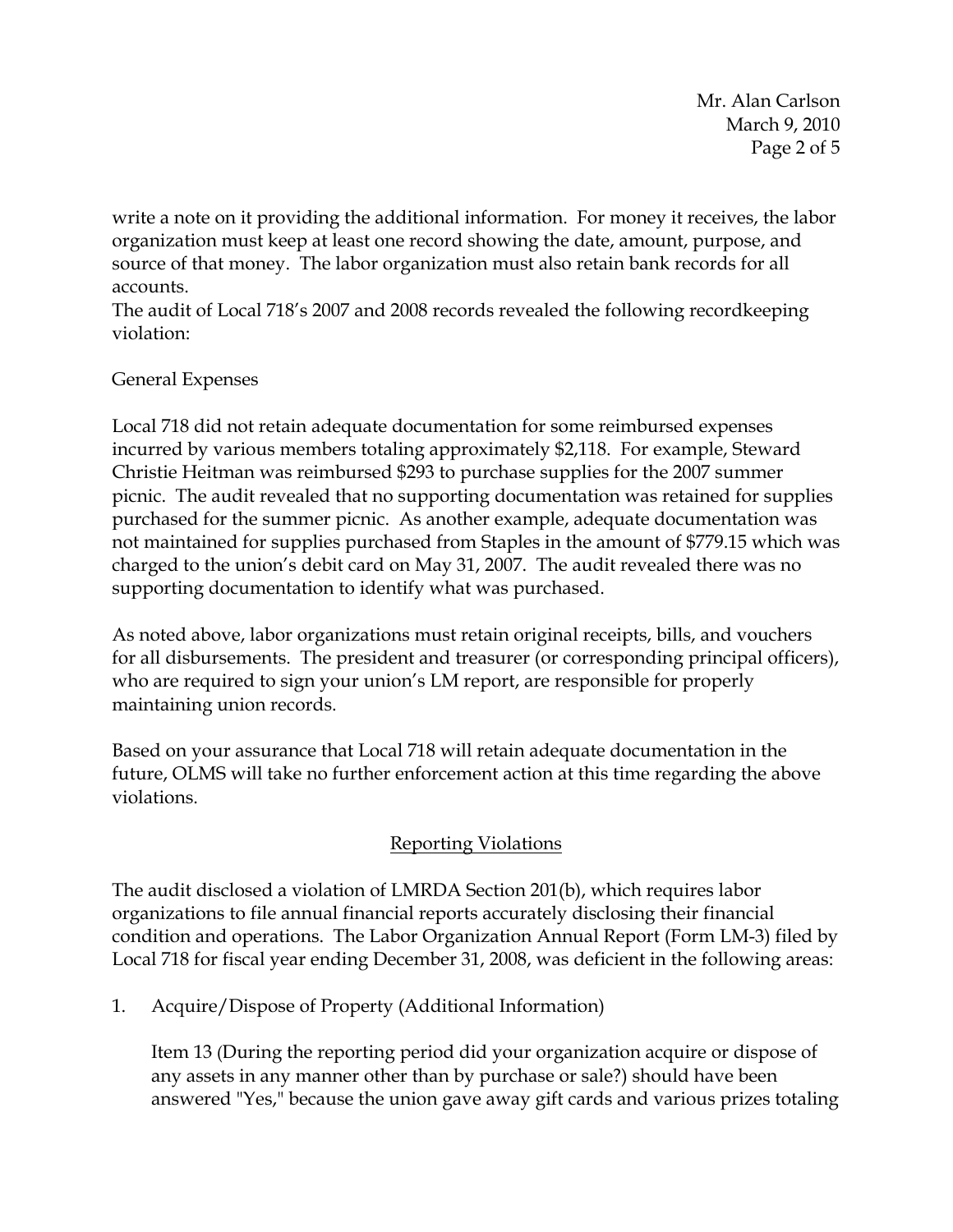Mr. Alan Carlson March 9, 2010 Page 3 of 5

more than \$1,000 during the year. The type and value of any property received or given away must be identified in the additional information section of the LM report along with the identity of the recipient(s) or donor(s) of such property. For reporting purposes, each recipient need not be itemized. Recipients can be described by broad categories, if appropriate, such as "members" or "new retirees."

### 2. Cash

The cash figures reported in Item 25 (Cash) are not the cash figures according to the union's books after reconciliation to the bank statements. For example, Item 25A (Start of the Reporting Period Cash) states that cash was \$16,046. However, the bank statements for the checking account and savings accounts show that Local 718 had a total cash balance of \$27,821.03 at the beginning of the year. Further, the audit revealed that Local 718's check book shows a book balance of \$16,568.79 as of January 1, 2008. Additionally, it appears that because the cash figures were not reported correctly, the cash does not reconcile.

The instructions for Item 25 state that the union should obtain account balances from its books as reconciled to the balances shown on bank statements. Additionally, cash reported at the beginning of the reporting period in Item 25A should equal Item 25B (End of the Reporting Period Cash) from the LM-3 report for the previous fiscal year.

#### 3. Disbursements to Officers and Employees

Local 718 did not include reimbursements to officers totaling at least \$1,053 in the amounts reported in Item 24 (All Officers and Disbursements to Officers). For example, you were reimbursed \$890 for expenses to attend an organizing seminar. However, only \$172 was reported next to your name in Column E (Allowances and Other Disbursements) of Item 24. It appears this payment was included in the amount reported Item 48 (Office and Administrative Expense) or Item 54 (Other Disbursements).

Additionally, Local 718 failed to report most of its disbursements to employees in Item 46 (Disbursements to Employees). The audit revealed that Local 718 disbursed at least \$15,127 to various stewards and members. For example, Steward Ray Hoverson received a \$407 steward rebate and was reimbursed \$1,587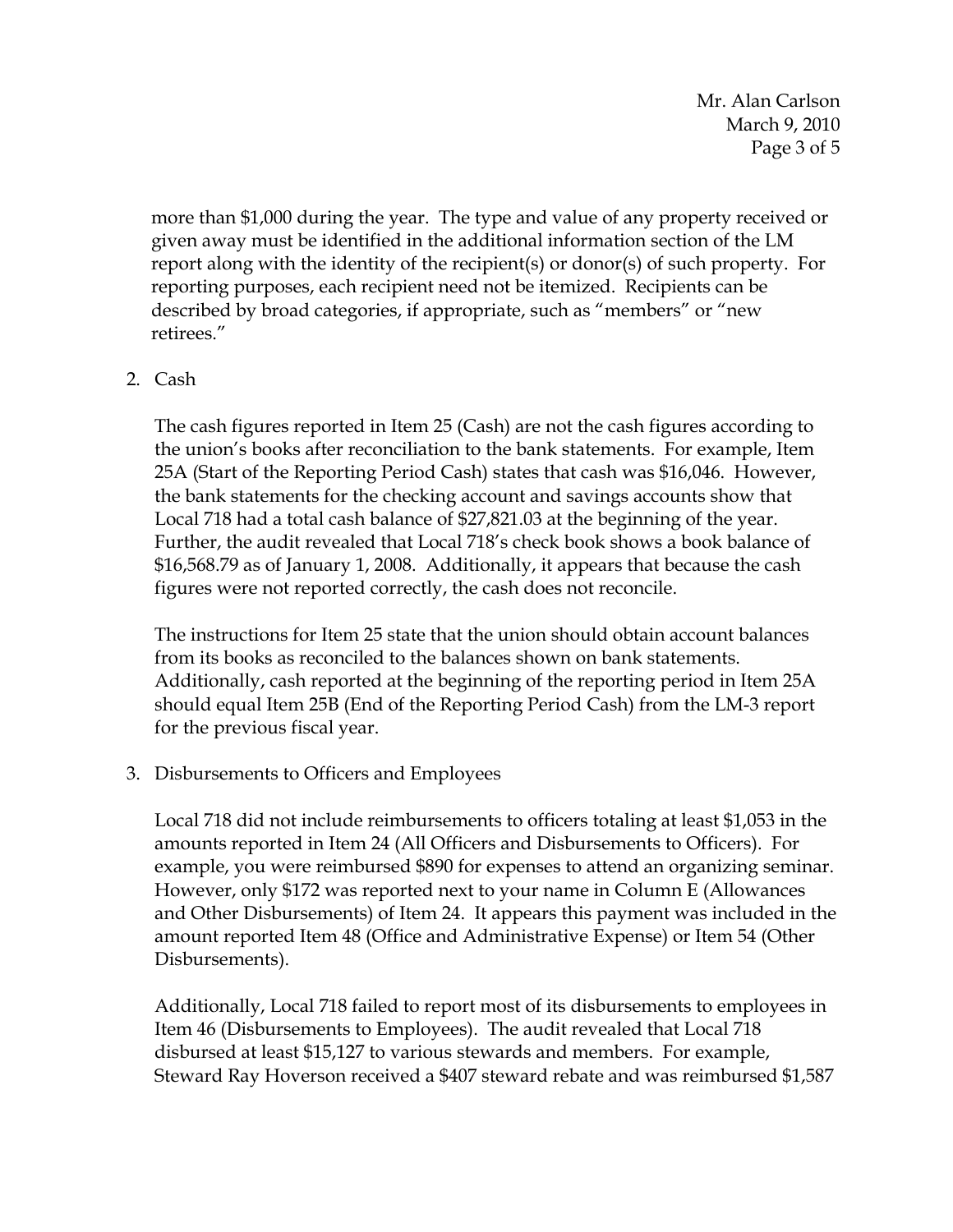to attend the APWU National Convention in Las Vegas, NV. However, only \$622 was reported in Item 46.

Most direct disbursements and some indirect disbursements made on behalf of its officers and employees must be reported in Item 24 and Item 46. A "direct disbursement" to an officer or employee is a payment made to an officer in the form of cash, property, goods, services, or other things of value. See the instructions for Item 24 for a discussion of certain direct disbursements to officers that do not have to be reported in Item 24. An "indirect disbursement" to an officer is a payment to another party (including a credit card company) for cash, property, goods, services, or other things of value received by or on behalf of an officer. However, indirect disbursements for temporary lodging (such as a union check issued to a hotel) or for transportation by a public carrier (such as an airline) for an officer traveling on union business should be reported in Item 48 (Office and Administrative Expense).

Local 718 must file an amended Form LM-3 for fiscal year ending December 31, 2008, to correct the deficient items discussed above. I provided you with a blank form and instructions, and discussed with you the availability of the reporting forms and instructions on the OLMS website (www.olms.dol.gov). The amended Form LM-3 should be submitted to this office at the above address as soon as possible, but not later than March 12, 2010. Before filing, review the report thoroughly to be sure it is complete, accurate, and signed properly with original signatures.

I want to extend my personal appreciation to Postal Workers Sioux Falls Area Local for the cooperation and courtesy extended during this compliance audit. I strongly recommend that you make sure this letter and the compliance assistance materials provided to you are passed on to future officers. If we can provide any additional assistance, please do not hesitate to call.

Sincerely,

Investigator

|||||| ||||

cc: Tina Ermis, Treasurer